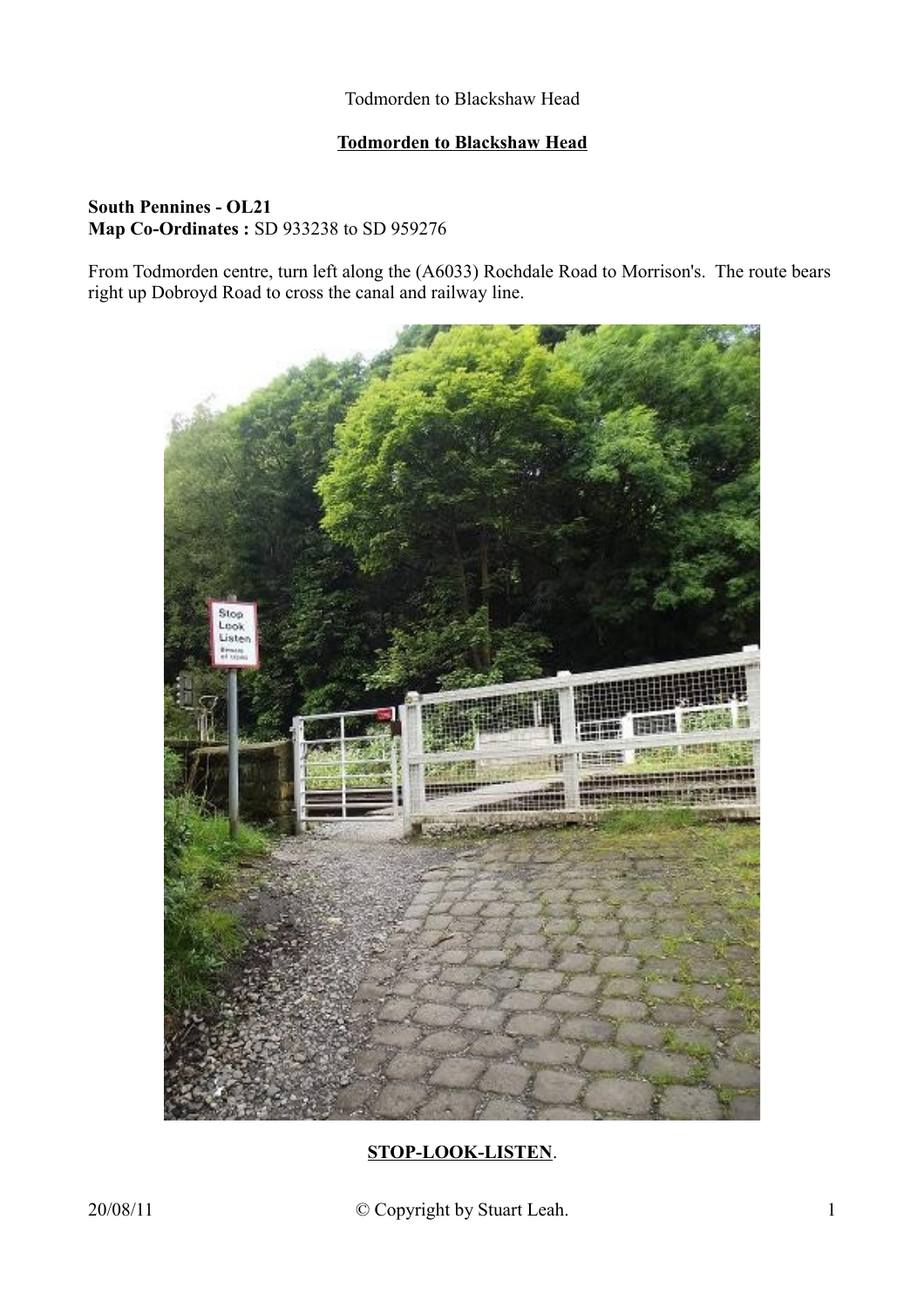Bear left to continue along this road uphill. When you reach the entrance with Dobroyd Castle Gate Lodge Gate.



## **Gauxholme and the Walsden Valley, Todmorden**

*Here industry is crammed in between the railway and the hillside, and on the left the houses are built along roads that are terraced into the hillside. At the left there is a chapel, just above the railway. Take time to look back over the town, with the railway line heading of in the distance in the valley below.*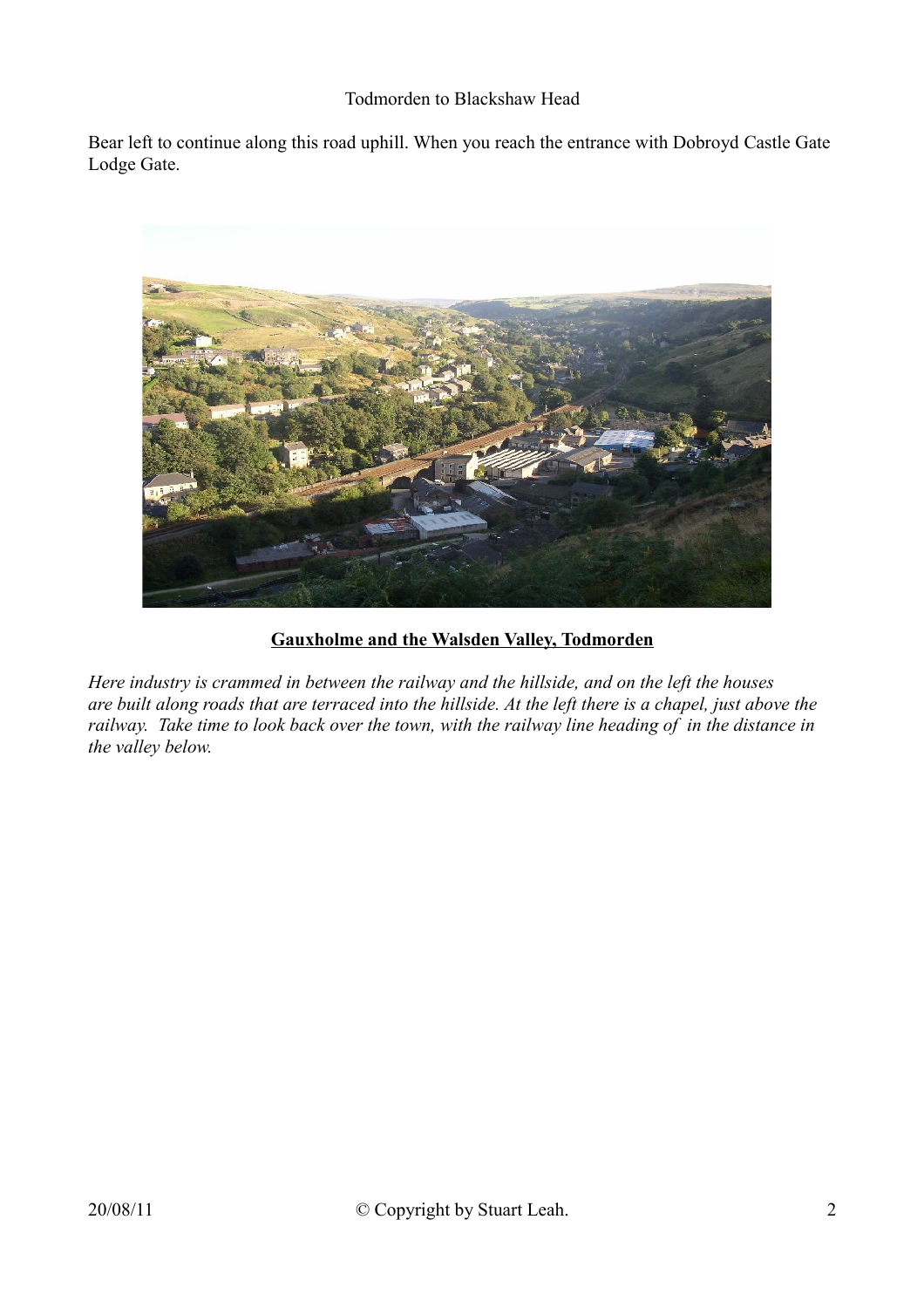Continue forwards up around the hairpin bend to Stone Farm.



Keep following this road until you reach a large tree on the left hand side of the road by the junction. Bear right to find a stile leading you alongside a wall. With Dobroyd Castle to your right.

*As you start to follow this path, pause for a moment and look over to your right, especially on a clear day, you can spot, Unitarian Church and in the far distance Stoodley Pike.*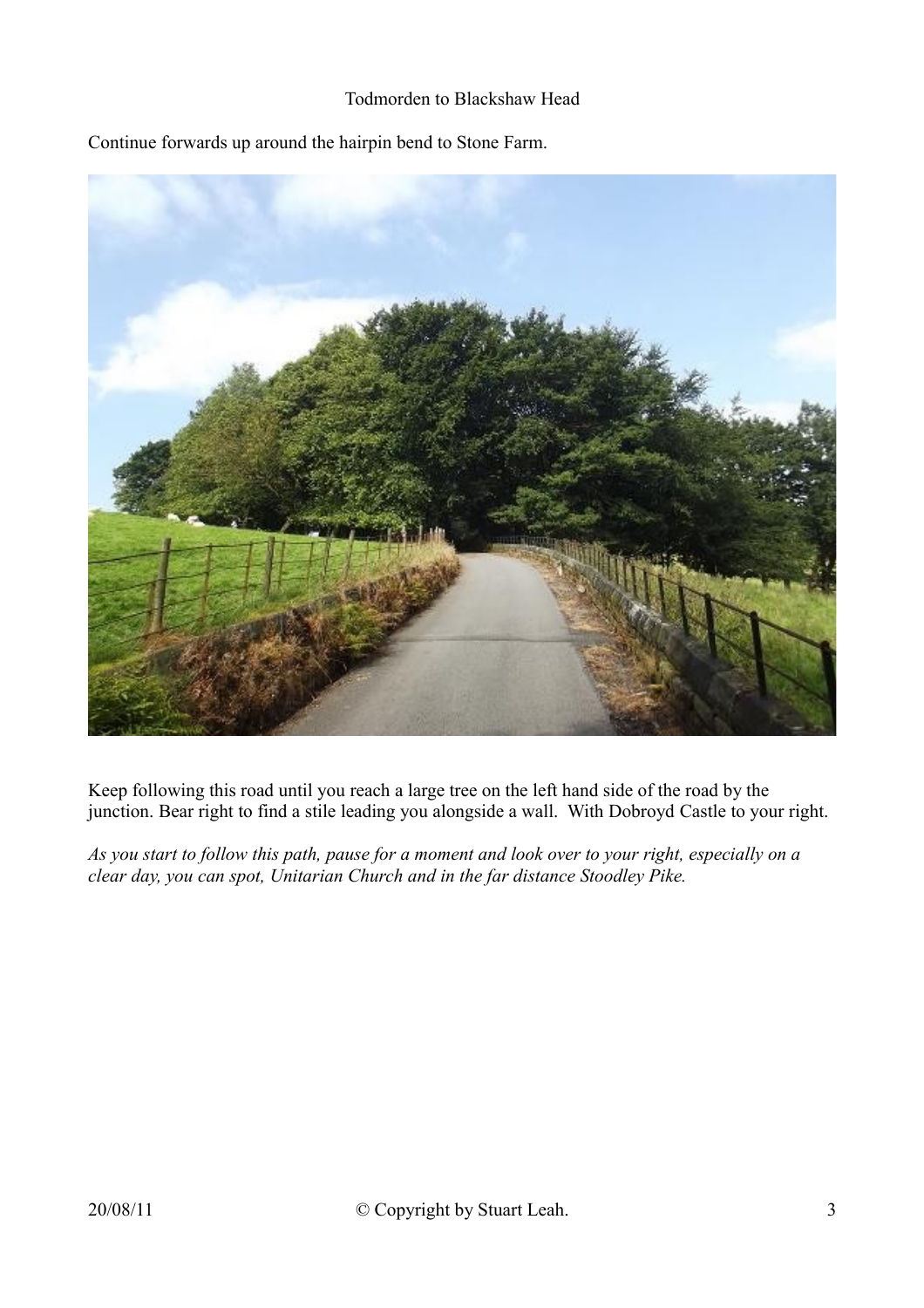Continue ahead along the access road and across a cattle grid to emerge at the main road. Turn left for a short while and then turn sharp right at the next junction to the stables at Todmorden Edge Farm and then right along a grassy track which leads downhill to Buckley Wood.



At the bottom go through the stile where the path bears right to join Ewood Lane. Follow this downhill passing the sports centre which is on your right to emerge on the Burnley to Todmorden (A646) Road. Turn left along this road and walk past the playing fields.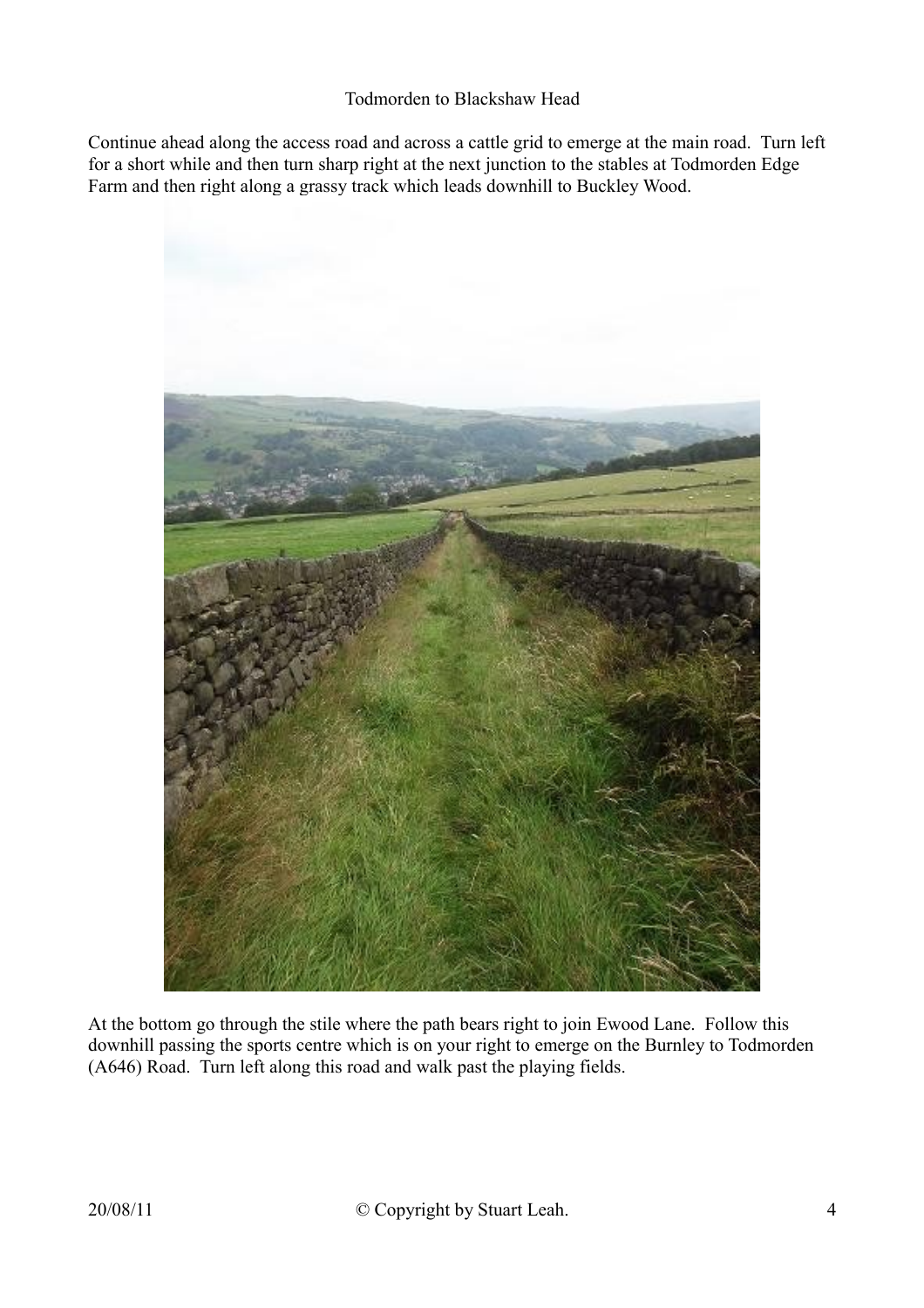Cross the road and go up Stoney Royd Lane which goes under the railway bridge and along a track up to Stannally Farm.



Continue around the farm buildings to follow the track further uphill to a stile at the top. Here the track heads further uphill towards Rakes Hey Farm. At the top, don't take the path leading down to the farm, but instead follow the path bearing left. Go through a gate to follow this path which bears left and then right along the back of the building above. Bear right along a walled bridleway to reach Whirlaw Stones and further along East Whirlaw Farm on your right.

## Ruin of West Whirlaw

*The sad remains of a farmhouse below Whirlaw Stones and the ancient packhorse course across Whirlaw Common. According to 'Handbook of Cornholme' by John Travis, 1908 in the packhorse days either this farm, or its near neighbour at East Whirlaw was the Packhorse Inn, but after the valley [turnpike] roads were made in 1765, the licence was removed to the Bay Horse Inn, Cross Stone.*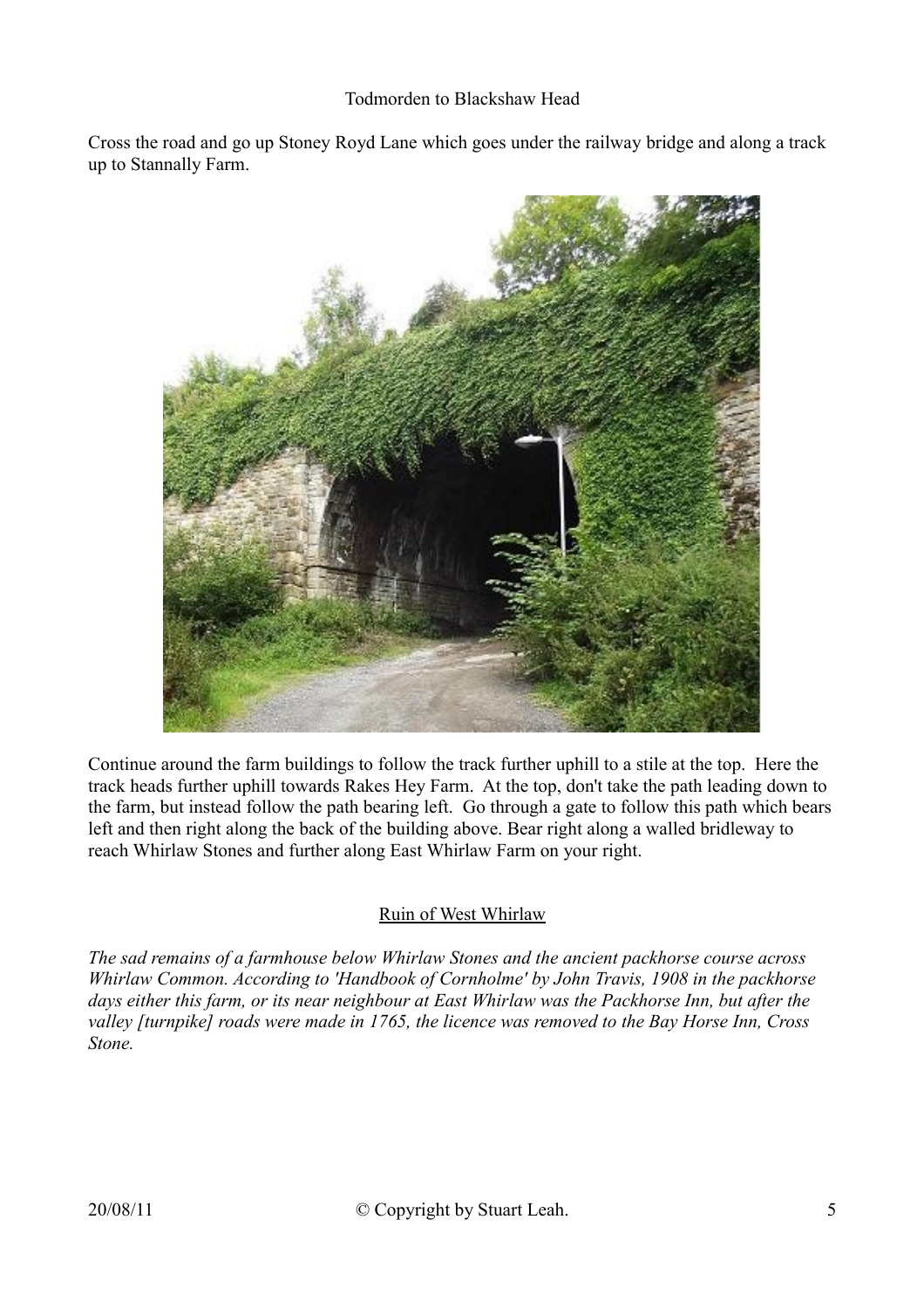From here follow this road downhill to a bridge across Wickenberry Clough. Ignoring other paths, head forwards for about 50 paces to go over a small step stile on the left.

Follow this path straight ahead through fields and stiles to emerge at the edge of the Golf Course.

Continue along the path, to find a stone stile in the left hand corner of the golf course. Climb the stile into Hey Head Lane. Turn left and follow the road uphill for a short distance. Turn right into the driveway of East Hey Head Farm.

Follow the path through the back of the farm. Climb the stile at the far end to follow the route as it continues onto Law Hill. All the while follow the way-markings, the path gradually climbs left over the brow of the hill.

Follow this path as it descends down to a stone stile. Climb the Stile into a boggy patch of land behind Killup Farm. Keep straight ahead ignoring exits to your right and then climb the stile onto a muddy stretch of path.

Do not turn right, but keep straight ahead over a broken wall to follow the path around a hillside, over a stream. Turn immediately left uphill bearing right to the farm ahead. Whilst keeping the farm on your right follow the path through the field until you reach a junction of lanes.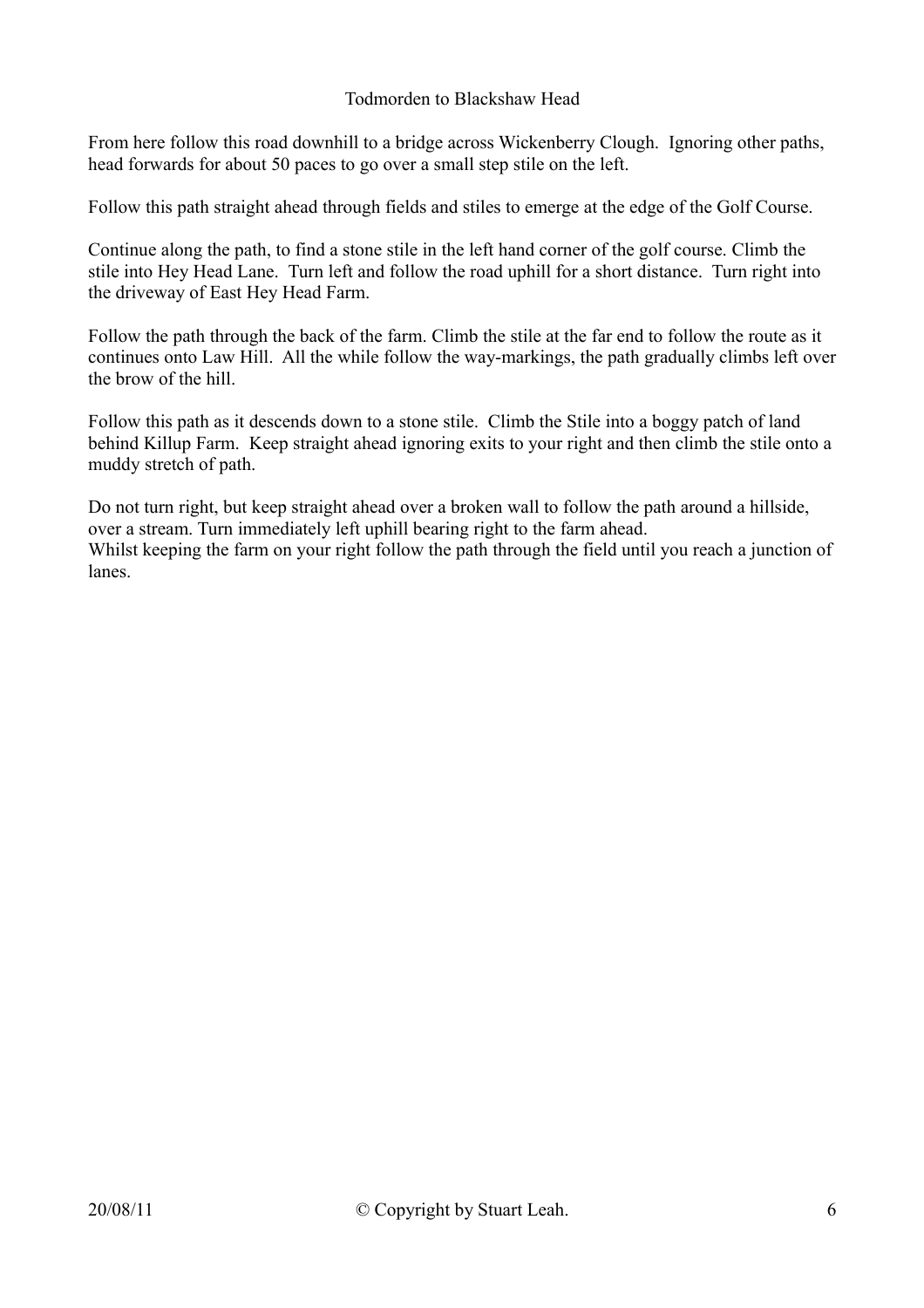Take the overgrown grassy lane uphill bearing left and then right along a high wall to emerge on to the main road. Here you can spot both Great Rock & Stoodley Pike in the distance.



Follow this road uphill before turning right along the road to reach Great Rock a short time later. *When you arrive, take time to admire the wonderful scenery of the valley below*. Now take the walled lane to the left of Great Rock towards Hippins Bridge. Climb the ladder stile at the end to follow a short path as a cairn guides the way down a steep hill to the waiting Bridge.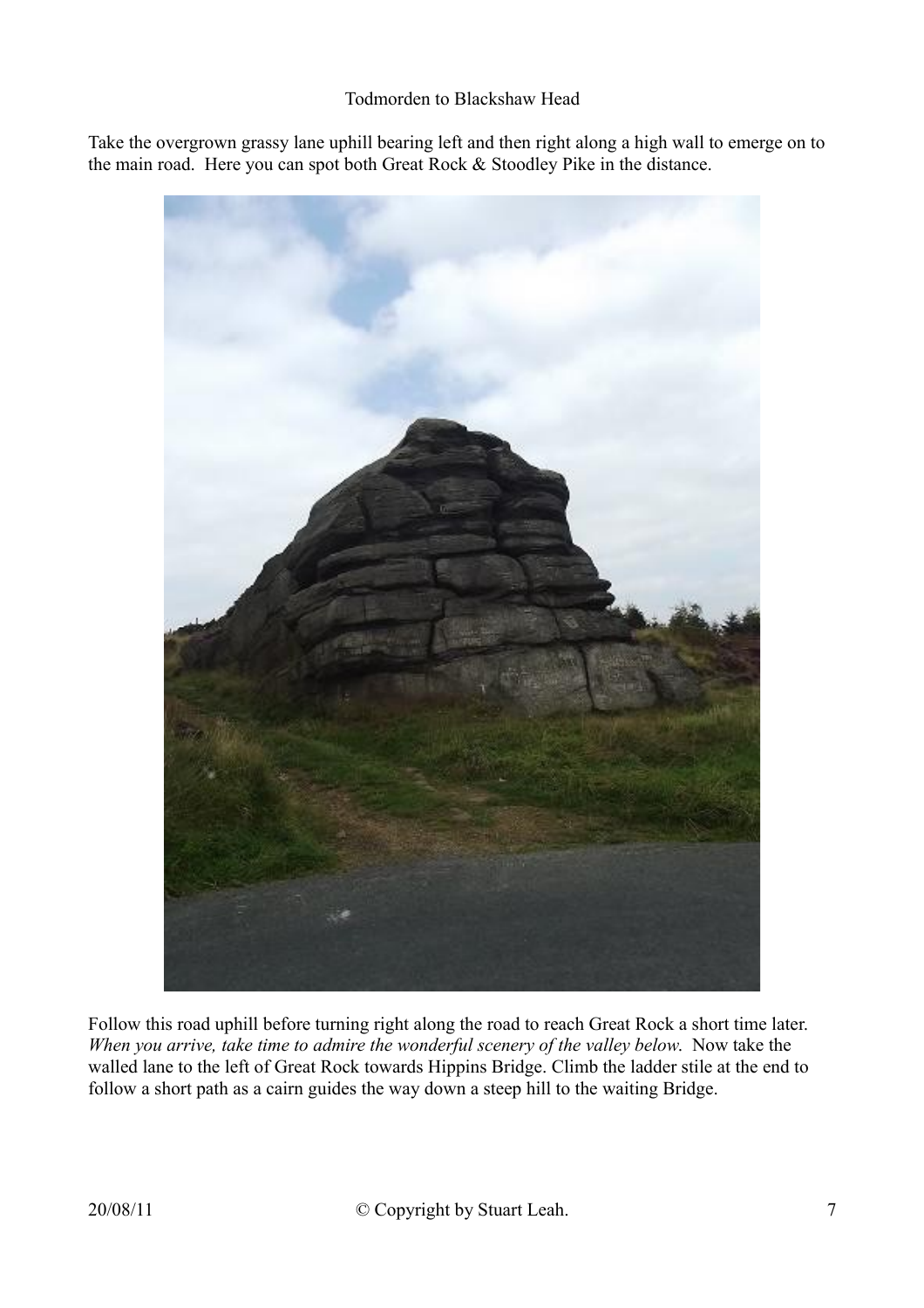Continue straight across the road, to find this sign, barely hidden in the wall of the bridge.



# **Hippins 1650**

Turn right of the main road, keeping the stream on your right to reach some houses situated on your left.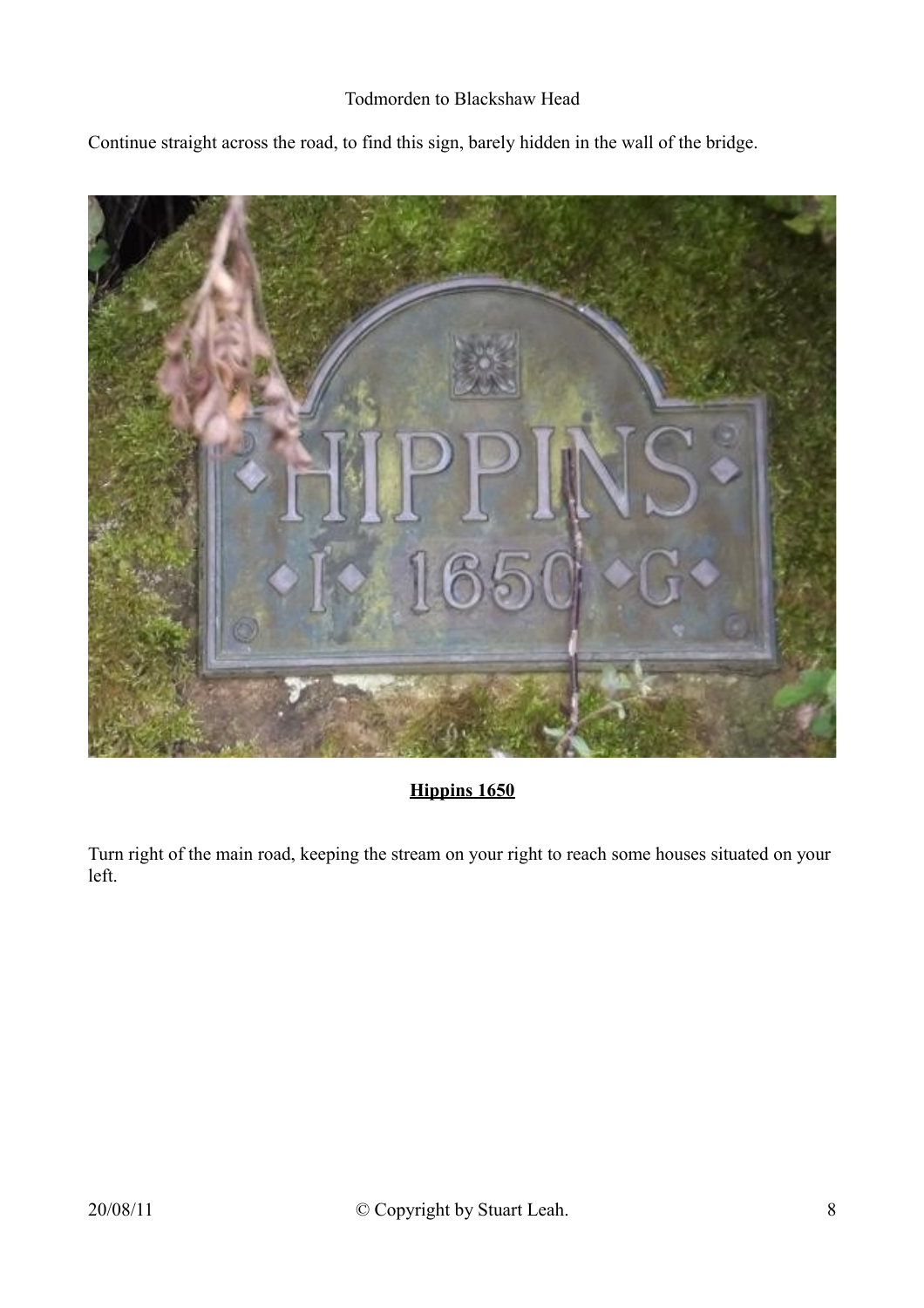

Continue in front of these houses, ignoring paths to your right.

Go through a stile and then cross a short driveway to climb a few steps, following the footpath, as it winds its way underneath the electricity line. Climb another stile, to follow the path through the small field. Exit by the stile at the far end into a short fenced lane, between houses.

Turn left through a white gate to reach Blackshaw Head.